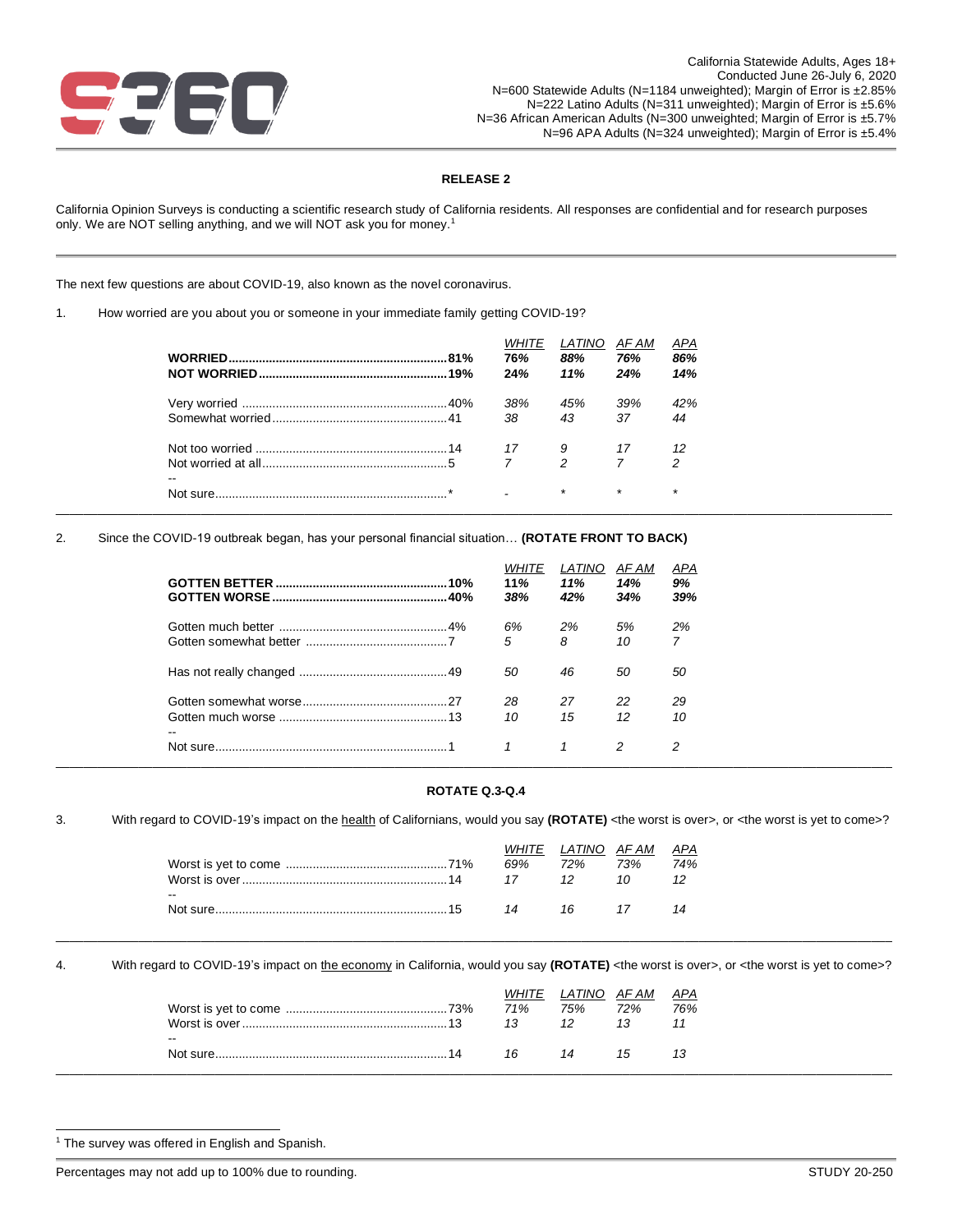

5. In considering whether to reopen California's economy, are you more concerned about lifting the restrictions **(ROTATE)** <too quickly> or <too slowly>?

|                          | <b>WHITE</b> | LATINO AFAM |     | APA |
|--------------------------|--------------|-------------|-----|-----|
|                          | 69%          | 76%         | 76% | 77% |
|                          | 25           | 18          |     |     |
| $\overline{\phantom{a}}$ |              |             |     |     |
|                          |              |             |     |     |
|                          |              |             |     |     |

6. As you may know, public schools in California transitioned to 'distance learning' for the final months of the school year, where students communicated with their teachers and did most of their work online.

From what you know, how would you describe the impact of distance learning on the quality of education students received? **(ROTATE FRONT TO BACK)**

|                                         | 23%<br>.33% | <b>WHITE</b><br>21%<br>39% | LATINO<br>27%<br>28% | AF AM<br>25%<br>23% | APA<br>23%<br>29% |
|-----------------------------------------|-------------|----------------------------|----------------------|---------------------|-------------------|
|                                         |             | 7%                         | 12%                  | 9%                  | 7%                |
| Mostly positive, but some negative 14   |             | 14                         | 15                   | 16                  | 16                |
| An even mix of positive and negative 36 |             | 30                         | 41                   | 36                  | 39                |
|                                         |             | 25                         | 21                   | 17                  | 24                |
|                                         |             | 13                         | 7                    | 6                   | 6                 |
| $\overline{\phantom{a}}$                |             | 10                         | 4                    | 15                  | 9                 |

7. When it comes to distance learning, would you say that unequal access to the internet and up-to-date technology for students is a major problem, somewhat of a problem, a minor problem, or not a problem in California?

|                          | WHITE<br>75%<br>19%                                        | <i>LATINO</i><br>74%<br>22% | AF AM<br>79%<br>16% | APA<br>75%<br>19% |
|--------------------------|------------------------------------------------------------|-----------------------------|---------------------|-------------------|
|                          | 31%                                                        | 31%                         | 35%                 | 29%               |
|                          | 44                                                         | 44                          | 44                  | 46                |
|                          | $\begin{array}{ccc} 15 & 17 & 11 \\ 4 & 5 & 7 \end{array}$ |                             |                     | 16                |
|                          |                                                            |                             |                     | 3                 |
| $\overline{\phantom{a}}$ | 6                                                          | 4                           | 6                   | 6                 |

8. Thinking ahead to the fall, assuming the COVID-19 outbreak does not worsen substantially and conditions are similar to how they are right now, which of the following best describes how you think public schools in California should operate? **(ROTATE FRONT TO BACK)**

| Continue with full-time distance learning until the                                                                             | WHITE | <i>LA HNO</i> | AF AM | APA |
|---------------------------------------------------------------------------------------------------------------------------------|-------|---------------|-------|-----|
| risk from COVID-19 is significantly reduced37%                                                                                  | 31%   | 37%           | 42%   | 47% |
| A partial re-opening that limits the number of<br>students in school at any one time by alternating                             | 40    | 46            | 36    | 33  |
| A full re-opening with students attending class<br>in-person every day, following social distancing<br>$\overline{\phantom{m}}$ | 21    | 12            | 13    | 11  |
|                                                                                                                                 |       | 5             | 9     | 9   |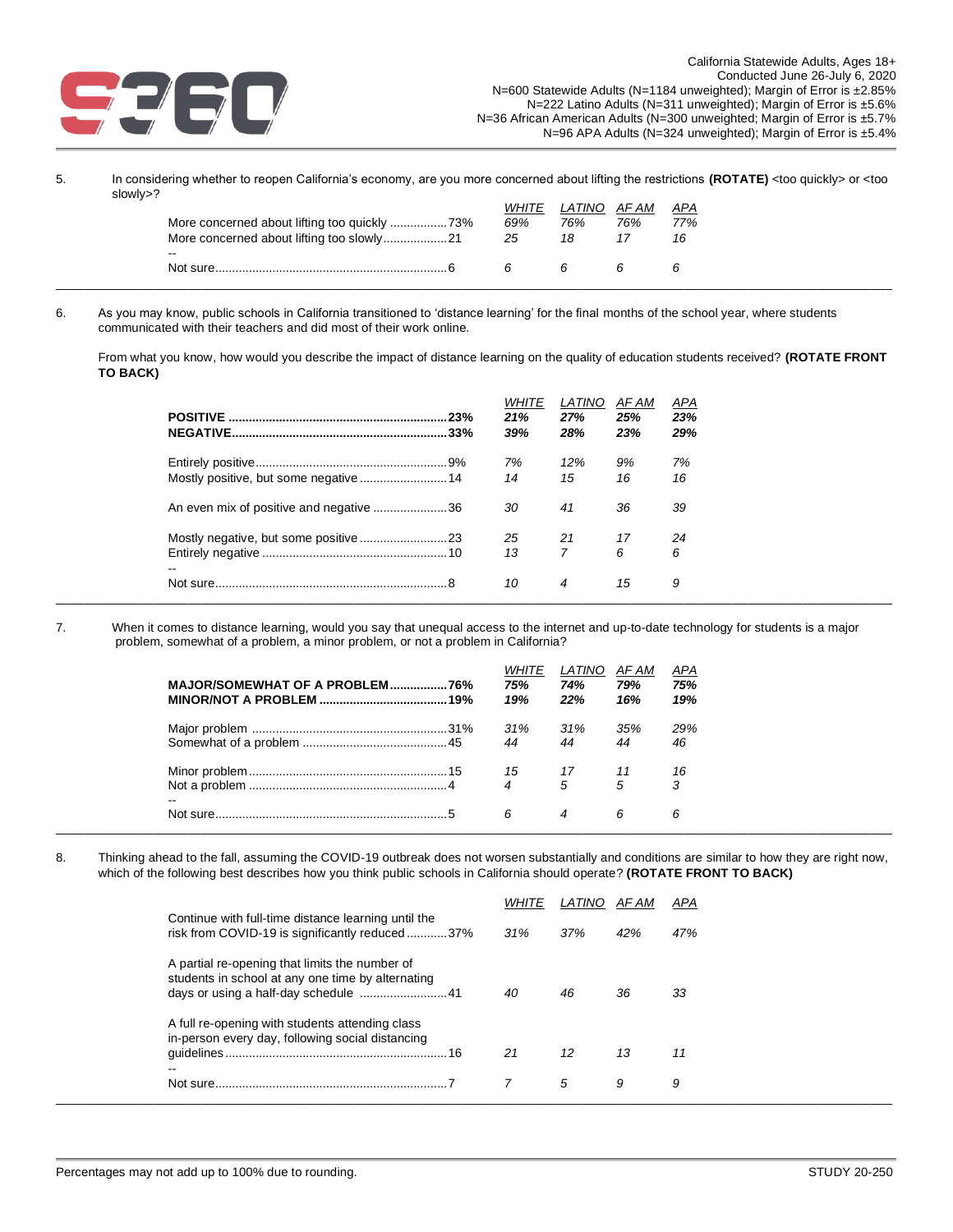

Now, let's turn to a different topic. Some of these questions may touch on sensitive subjects, but please read and respond honestly to each one. This is a research study hoping to learn more about people's honest attitudes, and your responses are confidential.

Do you think relations between people of different races are excellent, good, just fair, or poor in each of the following places?

|     | <b>RANDOMIZE</b> |              |      | EXC/<br>GOOD | <b>JUST</b><br>FAIR/<br><b>POOR</b> | <b>Excellent</b>        | Good | <b>Just Fair</b> | Poor                       | <b>Not</b><br><b>Sure</b>     |
|-----|------------------|--------------|------|--------------|-------------------------------------|-------------------------|------|------------------|----------------------------|-------------------------------|
| 9.  | Your             | <b>Total</b> | July | 69%          | 29%                                 | 23%                     | 45%  | 24%              | 5%                         | 2%                            |
|     | neighborhood     |              | Feb  | 72%          | $26\%$                              | 23%                     | 49%  | 21%              | $5\%$                      | $2\%$                         |
|     |                  | White        | July | 74%          | 23%                                 | 24                      | 50   | 19               | 3                          | $\sqrt{3}$                    |
|     |                  |              | Feb  | 78%          | 21%                                 | 24                      | 54   | 16               | 5                          | $\sqrt{2}$                    |
|     |                  | Latino       | July | 65%          | 34%                                 | 23                      | 42   | 28               | 6                          | 1                             |
|     |                  |              | Feb  | $70%$        | 27%                                 | 24                      | 46   | 24               | $\overline{4}$             | $\sqrt{2}$                    |
|     |                  | Af Am        | July | 53%          | 43%                                 | 18                      | 35   | 30               | 14                         | $\boldsymbol{4}$              |
|     |                  |              | Feb  | 60%          | 36%                                 | 15                      | 45   | 27               | 8                          | $\ensuremath{\mathnormal{4}}$ |
|     |                  | APA          | July | 66%          | 32%                                 | 18                      | 48   | 28               | 4                          | 2                             |
|     |                  |              | Feb  | 71%          | 27%                                 | 20                      | 50   | 22               | 5                          | $\sqrt{2}$                    |
|     |                  |              |      |              |                                     |                         |      |                  |                            |                               |
| 10. | California       | <b>Total</b> | July | 44%          | 54%                                 | 11                      | 33   | 39               | 14                         | $\overline{2}$                |
|     |                  |              | Feb  | 57%          | 41%                                 | 13                      | 44   | 31               | 10                         | $\mathbf 2$                   |
|     |                  | White        | July | 45%          | 53%                                 | 8                       | 36   | 41               | 12                         | $\overline{\mathbf{c}}$       |
|     |                  |              | Feb  | $56\%$       | 43%                                 | $\mathcal G$            | 47   | 30               | 12                         | $\mathcal I$                  |
|     |                  | Latino       | July | 44%          | 55%                                 | 13                      | 31   | 38               | 17                         | 1                             |
|     |                  |              | Feb  | 60%          | 40%                                 | 17                      | 43   | 31               | 9                          | $\mathcal I$                  |
|     |                  | Af Am        | July | 36%          | 62%                                 | 8                       | 27   | 41               | 21                         | $\overline{c}$                |
|     |                  |              | Feb  | 46%          | 50%                                 | 13                      | 33   | 37               | 13                         | $\ensuremath{\mathnormal{4}}$ |
|     |                  | APA          | July | 43%          | 54%                                 | 9                       | 34   | 41               | 13                         | 3                             |
|     |                  |              | Feb  | 59%          | 38%                                 | 14                      | 46   | 30               | $\boldsymbol{\mathcal{S}}$ | $\sqrt{2}$                    |
| 11. | The United       | <b>Total</b> | July | 26%          | 72%                                 | 8                       | 18   | 33               | 39                         | $\overline{c}$                |
|     | <b>States</b>    |              | Feb  | 32%          | 67%                                 | $\mathrel{\mathcal{G}}$ | 22   | 38               | 29                         | 2                             |
|     |                  |              | July | 29%          | 68%                                 | 8                       | 21   | 39               | 29                         | 3                             |
|     |                  | White        | Feb  | 32%          | 67%                                 | $\overline{7}$          | 25   | 39               | 28                         | $\it 1$                       |
|     |                  | Latino       | July | 27%          | 72%                                 | $11$                    | 16   | 27               | 45                         | 1                             |
|     |                  |              | Feb  | 36%          | 63%                                 | 14                      | 22   | 37               | 26                         | $\mathcal I$                  |
|     |                  | Af Am        | July | 18%          | 80%                                 | 8                       | 10   | 31               | 49                         | $\overline{c}$                |
|     |                  |              | Feb  | 23%          | 73%                                 | 6                       | 17   | 30               | 43                         | $\overline{4}$                |
|     |                  | APA          | July | 24%          | 75%                                 | $\boldsymbol{4}$        | 20   | 30               | 45                         | $\overline{c}$                |
|     |                  |              | Feb  | 28%          | 68%                                 | 7                       | 21   | 37               | 32                         | $\overline{4}$                |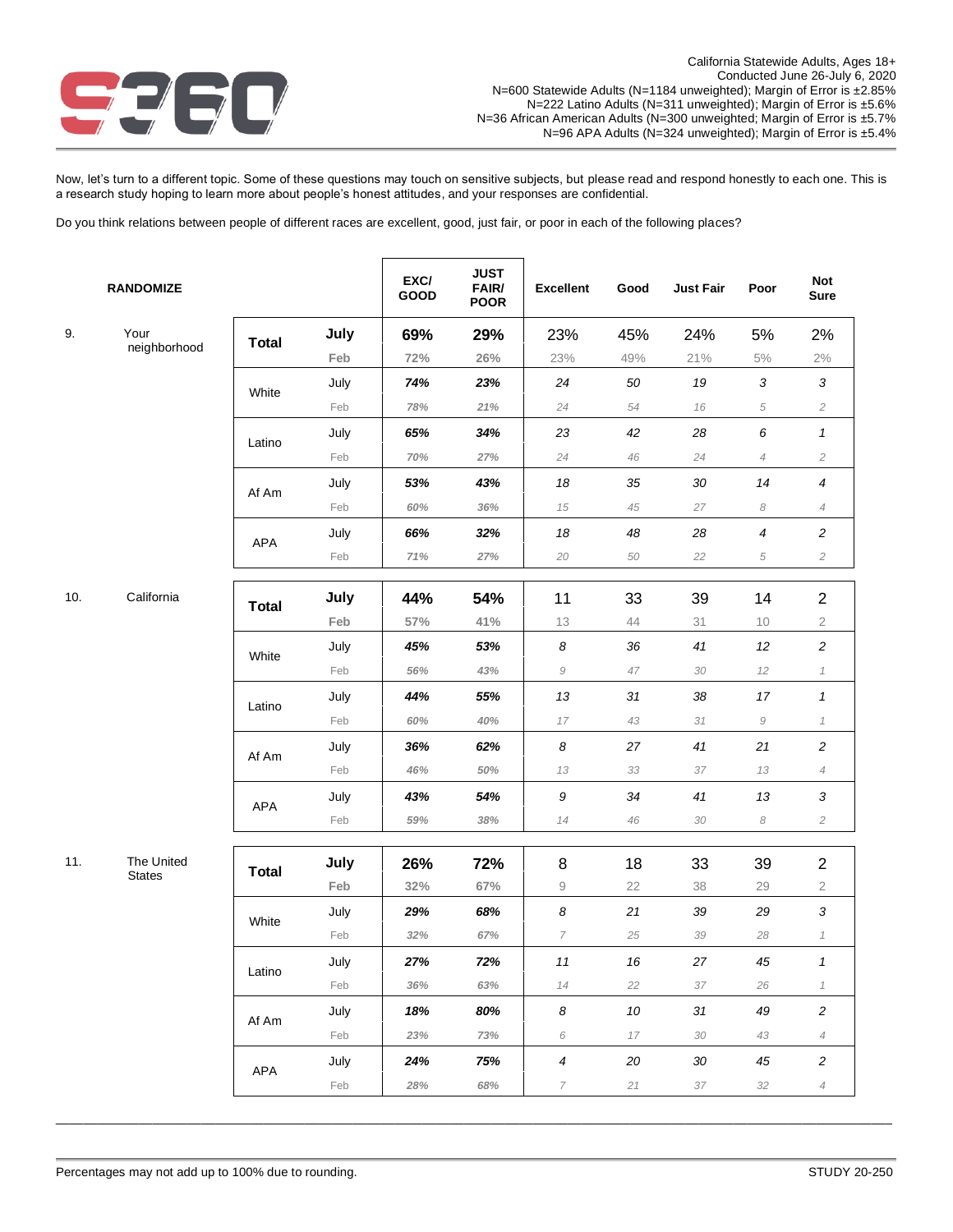

## 12. How important is your race or ethnicity to your identity and how you think about yourself?

| -------------------------- | -.IUI Y------- <i>--------------------</i> |                |                                                            |            |  |  |
|----------------------------|--------------------------------------------|----------------|------------------------------------------------------------|------------|--|--|
|                            | WHITE                                      | LATINO         | AF AM                                                      | APA        |  |  |
|                            | 54%                                        | 79%            | 89%                                                        | 81%        |  |  |
|                            | 44%                                        | 20%            | 10%                                                        | 18%        |  |  |
|                            | 24%                                        | 41%            | 61%                                                        | 33%        |  |  |
|                            | 31                                         | 38             | 28                                                         | 48         |  |  |
|                            | 28                                         | 15             | 9                                                          | 14         |  |  |
|                            | 16                                         | 5              |                                                            | 4          |  |  |
|                            | 2                                          | $\mathfrak{p}$ | 1                                                          | 1          |  |  |
|                            |                                            |                | -------------------------FEBRUARY------------------------- |            |  |  |
|                            |                                            |                |                                                            |            |  |  |
|                            | <b>WHITE</b>                               | <b>LATINO</b>  | AF AM                                                      | <b>APA</b> |  |  |
|                            | 54%                                        | 80%            | 91%                                                        | 84%        |  |  |
|                            | 44%                                        | 18%            | 8%                                                         | 16%        |  |  |
|                            | 19%                                        | 43%            | 65%                                                        | 34%        |  |  |
|                            | 35                                         | 37             | 25                                                         | 39         |  |  |
|                            | 28                                         | 11             | $\overline{4}$                                             | 13         |  |  |
|                            | 16                                         | 7              | $\overline{4}$                                             | 3          |  |  |

\_\_\_\_\_\_\_\_\_\_\_\_\_\_\_\_\_\_\_\_\_\_\_\_\_\_\_\_\_\_\_\_\_\_\_\_\_\_\_\_\_\_\_\_\_\_\_\_\_\_\_\_\_\_\_\_\_\_\_\_\_\_\_\_\_\_\_\_\_\_\_\_\_\_\_\_\_\_\_\_\_\_\_\_\_\_\_\_\_\_\_\_\_\_\_\_\_\_\_\_\_\_\_\_\_\_\_\_\_\_\_\_\_\_\_\_\_\_\_\_\_

### 13. How often do you, personally, feel discriminated against because of your race or ethnicity?

|  | WHITE<br>31%<br>67%        | LATINO<br>47%<br>52%                                      | AF AM<br>69%<br>30% | APA<br>49%<br>49%        |
|--|----------------------------|-----------------------------------------------------------|---------------------|--------------------------|
|  | 10%<br>22                  | 11%<br>36.                                                | 22%<br>47           | 9%<br>41                 |
|  | 33<br>34                   | .31<br>21                                                 | 24<br>5             | 35<br>15                 |
|  | $\overline{c}$             | 1                                                         | 1                   | 1                        |
|  |                            | -------------------------FEBRUARY------------------------ |                     |                          |
|  | <b>WHITE</b><br>22%<br>77% | <b>LATINO</b><br>46%<br>52%                               | AF AM<br>64%<br>35% | <b>APA</b><br>42%<br>56% |
|  | 6%<br>15                   | 13%<br>$32^{\circ}$                                       | 23%<br>40           | 9%<br>33                 |
|  |                            |                                                           |                     |                          |
|  | 24<br>53                   | 25<br>27                                                  | 22<br>13            | 35<br>21                 |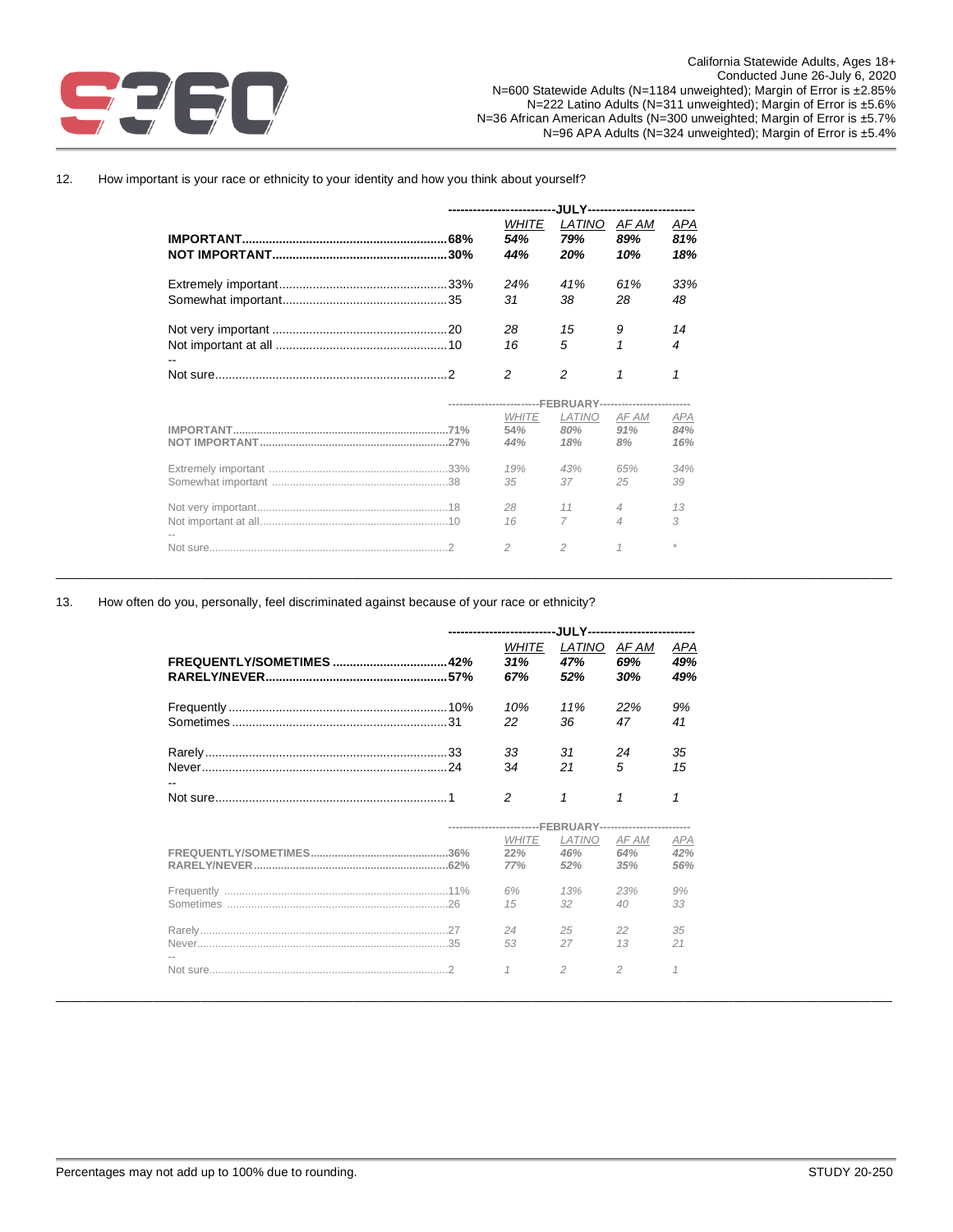

Below is a list of groups of people. Please indicate how often you think people in California who identify with that group are discriminated against. Again, please think specifically about California.

|     | <b>RANDOMIZE</b>                      |              |      | FREQ/<br><b>SMTMES</b> | <b>RARELY</b><br>/ NEVER | Frequent<br>-ly | Some-<br>times | Rarely           | <b>Never</b>             | <b>Not</b><br><b>Sure</b> |
|-----|---------------------------------------|--------------|------|------------------------|--------------------------|-----------------|----------------|------------------|--------------------------|---------------------------|
| 14. | African                               | <b>Total</b> | July | 80%                    | 15%                      | 44%             | 35%            | 11%              | 4%                       | 5%                        |
|     | Americans, or<br>black people         |              | Feb  | 75%                    | 21%                      | 30%             | 44%            | 15%              | $6\%$                    | $4\%$                     |
|     |                                       | White        | July | 79%                    | 18%                      | 40              | 39             | 13               | $\sqrt{5}$               | $\mathfrak{Z}$            |
|     |                                       |              | Feb  | 73%                    | 23%                      | 22              | 51             | 19               | $\overline{4}$           | $\overline{4}$            |
|     |                                       | Latino       | July | 82%                    | 14%                      | 50              | 32             | $\boldsymbol{9}$ | $\sqrt{5}$               | 4                         |
|     |                                       |              | Feb  | 74%                    | 22%                      | 36              | 38             | 14               | 8                        | $\overline{4}$            |
|     |                                       | Af Am        | July | 88%                    | 10%                      | 67              | 22             | $\boldsymbol{7}$ | 3                        | $\overline{c}$            |
|     |                                       |              | Feb  | 91%                    | 7%                       | 56              | 35             | 5                | $\overline{c}$           | $\sqrt{2}$                |
|     |                                       | APA          | July | 77%                    | 18%                      | 40              | 37             | 16               | $\overline{\mathbf{c}}$  | $\sqrt{5}$                |
|     |                                       |              | Feb  | 72%                    | 23%                      | 28              | 43             | 15               | 8                        | 6                         |
| 15. | Latino people, or                     |              | July | 75%                    | 20%                      | 33              | 42             | 16               | 4                        | 5                         |
|     | people of<br>Hispanic descent         | <b>Total</b> | Feb  | 73%                    | 23%                      | 29              | 43             | 17               | 6                        | 4                         |
|     |                                       |              | July | 74%                    | 23%                      | 32              | 42             | 19               | 4                        | $\boldsymbol{4}$          |
|     |                                       | White        | Feb  | 69%                    | 27%                      | 22              | 48             | 22               | $\sqrt{5}$               | $\overline{4}$            |
|     |                                       | Latino       | July | 81%                    | 15%                      | 35              | 45             | $11$             | 4                        | 4                         |
|     |                                       |              | Feb  | 79%                    | 19%                      | 37              | 42             | 13               | 6                        | $\mathbf{2}$              |
|     |                                       | Af Am        | July | 84%                    | 13%                      | 43              | 41             | $11$             | 3                        | 3                         |
|     |                                       |              | Feb  | 83%                    | 12%                      | 44              | 40             | 10               | $\overline{c}$           | $\sqrt{5}$                |
|     |                                       | APA          | July | 70%                    | 25%                      | 28              | 42             | 21               | 4                        | $\sqrt{5}$                |
|     |                                       |              | Feb  | 62%                    | 29%                      | 24              | 38             | 22               | $\overline{\phantom{a}}$ | $\mathcal G$              |
|     |                                       |              |      |                        |                          |                 |                |                  |                          |                           |
| 16. | Asians, or people<br>of Asian descent | <b>Total</b> | July | 68%                    | 29%                      | 17              | 51             | 24               | 5                        | 4                         |
|     |                                       |              | Feb  | $55\%$                 | $39\%$                   | 11              | 44             | 30               | $\mathrel{\mathsf{g}}$   | 6                         |
|     |                                       | White        | July | 69%                    | 28%                      | $20\,$          | 48             | 24               | 4                        | 3                         |
|     |                                       |              | Feb  | 51%                    | 44%                      | 7               | 44             | 38               | 6                        | $\sqrt{5}$                |
|     |                                       | Latino       | July | 64%                    | 32%                      | 14              | 50             | 25               | $\boldsymbol{7}$         | 5                         |
|     |                                       |              | Feb  | 56%                    | 38%                      | 12              | 44             | 26               | 12                       | 6                         |
|     |                                       | Af Am        | July | 69%                    | 29%                      | 17              | 52             | 23               | $\boldsymbol{6}$         | $\overline{c}$            |
|     |                                       |              | Feb  | 55%                    | 36%                      | 13              | 43             | 30               | 6                        | $\mathcal G$              |
|     |                                       | APA          | July | 70%                    | 27%                      | 18              | 53             | 22               | $\sqrt{5}$               | $\sqrt{3}$                |
|     |                                       |              | Feb  | 63%                    | 30%                      | 16              | 47             | 24               | $\overline{7}$           | 6                         |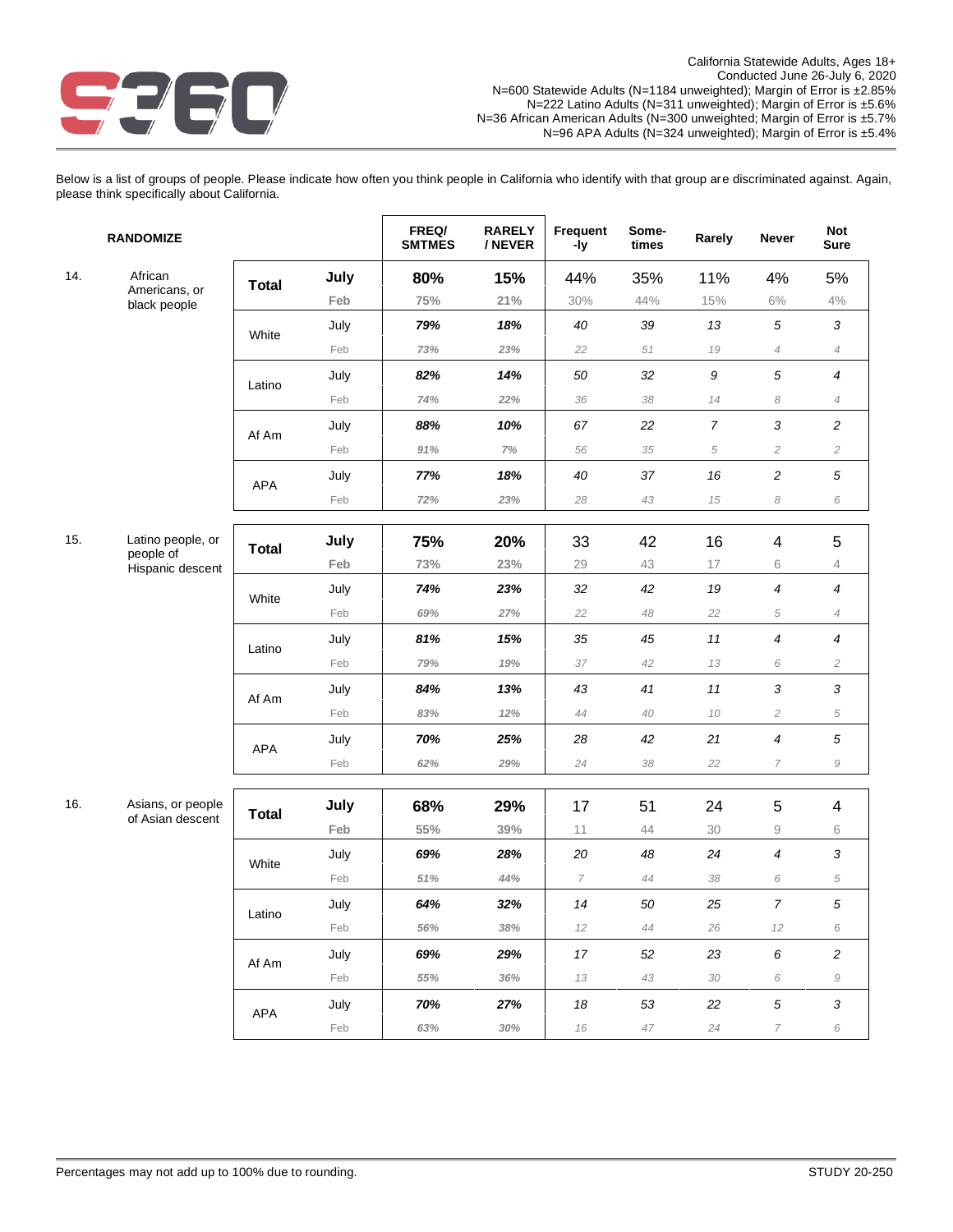

California Statewide Adults, Ages 18+ Conducted June 26-July 6, 2020 N=600 Statewide Adults (N=1184 unweighted); Margin of Error is ±2.85% N=222 Latino Adults (N=311 unweighted); Margin of Error is ±5.6% N=36 African American Adults (N=300 unweighted; Margin of Error is ±5.7% N=96 APA Adults (N=324 unweighted); Margin of Error is ±5.4%

|     |                                |              |      | FREQ/<br><b>SMTMES</b> | <b>RARELY</b><br>/ NEVER | Frequent<br>-ly | Some-<br>times | Rarely | <b>Never</b> | <b>Not</b><br><b>Sure</b> |
|-----|--------------------------------|--------------|------|------------------------|--------------------------|-----------------|----------------|--------|--------------|---------------------------|
| 17. | Caucasians, or<br>white people | <b>Total</b> | July | 26%                    | 69%                      | 7               | 19             | 39     | 30           | 5                         |
|     |                                |              | Feb  | 28%                    | 66%                      | 7               | 21             | 37     | 29           | 6                         |
|     |                                | White        | July | 33%                    | 63%                      | 9               | 24             | 46     | 17           | 4                         |
|     |                                |              | Feb  | 35%                    | 61%                      | 11              | 24             | 43     | 18           | $\overline{4}$            |
|     |                                | Latino       | July | 26%                    | 69%                      | $\overline{7}$  | 19             | 30     | 38           | 5                         |
|     |                                |              | Feb  | 24%                    | 69%                      | 5               | 19             | 35     | 35           | 6                         |
|     |                                | Af Am        | July | 19%                    | 78%                      | 6               | 12             | 37     | 41           | 3                         |
|     |                                |              | Feb  | 19%                    | 77%                      | 7               | 11             | 32     | 46           | $\overline{4}$            |
|     |                                | <b>APA</b>   | July | 18%                    | 78%                      | 4               | 15             | 43     | 35           | 4                         |
|     |                                |              | Feb  | 23%                    | 69%                      | 5               | 18             | 32     | 37           | 8                         |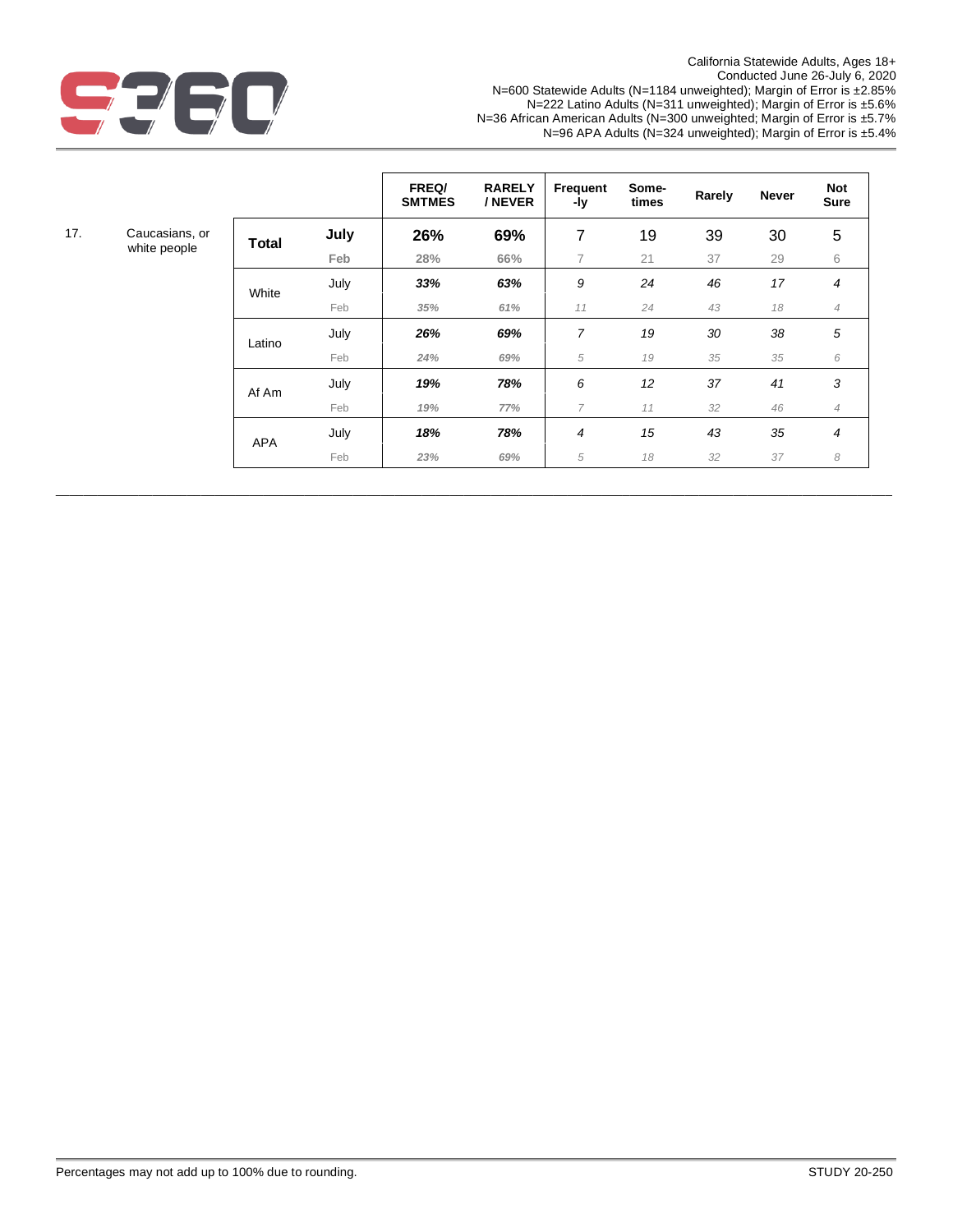

Please indicate whether you believe police in California generally treat each of the following groups fairly or unfairly.

|     | <b>RANDOMIZE</b>                             | <b>FAIRLY</b> | <b>NOT</b><br><b>FAIRLY</b> | Almost<br><b>Always</b><br>Fairly | <b>Usually</b><br>Fairly | <b>Usually</b><br><b>Unfairly</b> | Almost<br><b>Always</b><br><b>Unfairly</b> | <b>Not</b><br><b>Sure</b>     |
|-----|----------------------------------------------|---------------|-----------------------------|-----------------------------------|--------------------------|-----------------------------------|--------------------------------------------|-------------------------------|
| 18. | African Americans, or black people           | 36%           | 55%                         | 9%                                | 27%                      | 30%                               | 26%                                        | 8%                            |
|     | <b>WHITE</b>                                 | 45%           | 47%                         | 10                                | 35                       | 26                                | 21                                         | $\boldsymbol{\mathcal{S}}$    |
|     | LATINO                                       | 30%           | 63%                         | 10                                | 21                       | 32                                | 31                                         | $\overline{7}$                |
|     | <b>AFRICAN AMERICAN</b>                      | 23%           | 76%                         | 8                                 | 15                       | 29                                | 47                                         | $\it 1$                       |
|     | ASIAN PACIFIC ISLANDER                       | 33%           | 58%                         | 8                                 | 25                       | 36                                | 22                                         | $\mathcal G$                  |
| 19. | Latino people, or people of Hispanic descent | <b>46%</b>    | 48%                         | 11                                | $\overline{34}$          | 33                                | 14                                         | $\underline{\mathsf{Z}}$      |
|     | <b>WHITE</b>                                 | 50%           | 42%                         | 11                                | 39                       | 29                                | 13                                         | $\overline{7}$                |
|     | LATINO                                       | 42%           | 52%                         | 12                                | 30                       | 36                                | 17                                         | 6                             |
|     | <b>AFRICAN AMERICAN</b>                      | 31%           | 64%                         | 8                                 | 24                       | 42                                | 22                                         | $\sqrt{5}$                    |
|     | <b>ASIAN PACIFIC ISLANDER</b>                | 41%           | 50%                         | 6                                 | 35                       | 39                                | 11                                         | $\cal{G}$                     |
| 20. | Asians, or people of Asian descent           | 68%           | 22%                         | <u>18</u>                         | 51                       | <u>18</u>                         | $\overline{4}$                             | 10                            |
|     | <b>WHITE</b>                                 | 68%           | 22%                         | 18                                | 50                       | 18                                | $\overline{4}$                             | 10                            |
|     | LATINO                                       | 67%           | 21%                         | 23                                | 44                       | 18                                | 3                                          | 12                            |
|     | <b>AFRICAN AMERICAN</b>                      | 65%           | 23%                         | 16                                | 49                       | 17                                | 5                                          | 12                            |
|     | ASIAN PACIFIC ISLANDER                       | 69%           | 25%                         | 10                                | 59                       | 19                                | $\sqrt{5}$                                 | 6                             |
| 21. | Caucasians, or white people                  | 86%           | 9%                          | 47                                | 39                       | $\overline{5}$                    | $\overline{3}$                             | $\overline{5}$                |
|     | <b>WHITE</b>                                 | 85%           | 11%                         | 34                                | 51                       | 8                                 | 3                                          | $\ensuremath{\mathnormal{4}}$ |
|     | LATINO                                       | 86%           | 7%                          | 58                                | 28                       | $\overline{4}$                    | $\overline{c}$                             | $\overline{7}$                |
|     | <b>AFRICAN AMERICAN</b>                      | 87%           | 9%                          | 62                                | 25                       | 5                                 | $\overline{4}$                             | $\ensuremath{\mathnormal{4}}$ |
|     | <b>ASIAN PACIFIC ISLANDER</b>                | 92%           | 3%                          | 52                                | 41                       | $\overline{c}$                    | $\it 1$                                    | 5                             |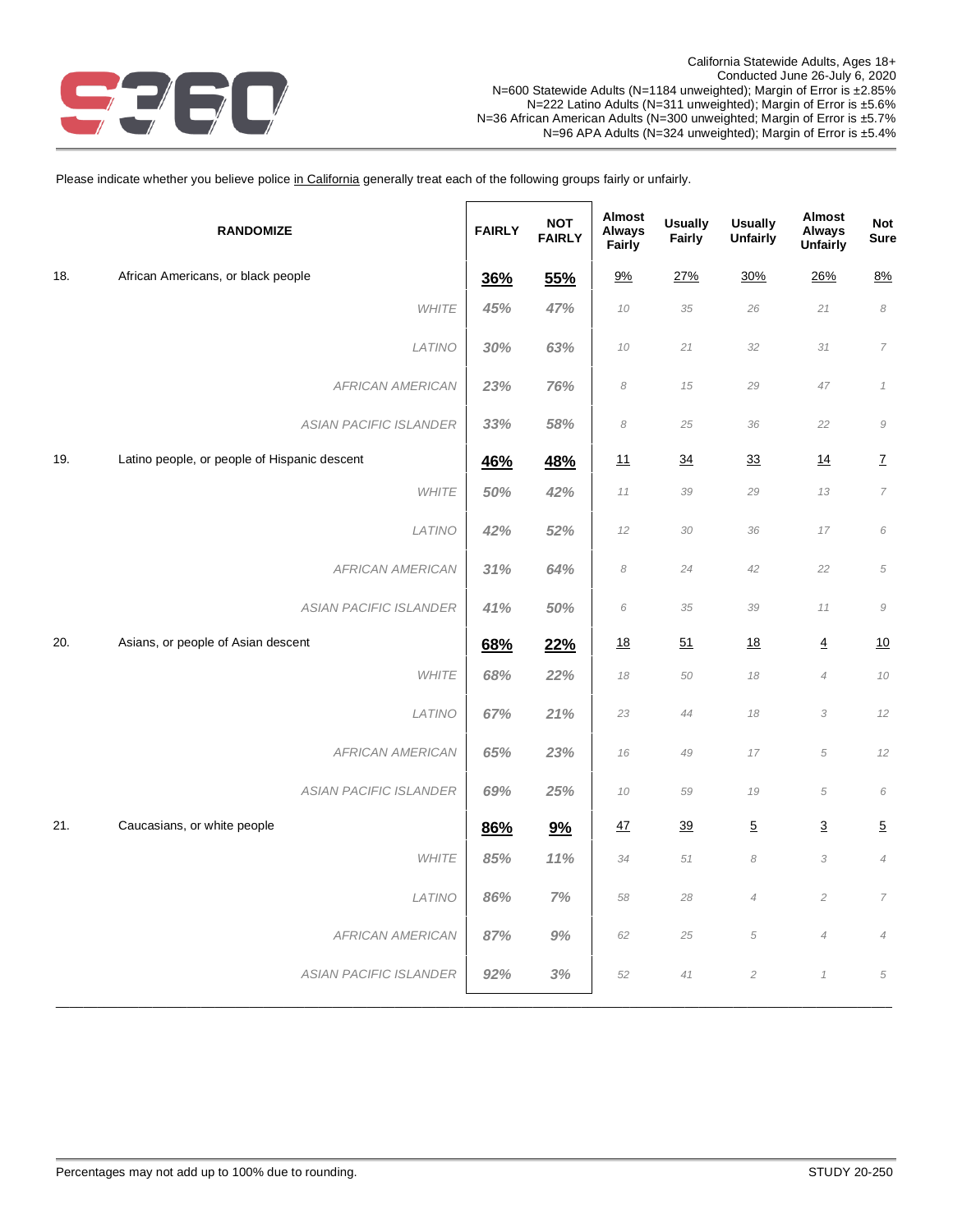

22. Do you think incidents involving the use of force by law enforcement against African Americans and communities of color are generally **(ROTATE)** <signs of systemic racism in law enforcement> or <isolated incidents>?

|                                       | <b>WHITE</b><br>50%<br>40 | LATINO<br>65%<br>29 | AF AM<br>80%<br>14 | APA<br>54%<br>-31 |
|---------------------------------------|---------------------------|---------------------|--------------------|-------------------|
| $\overline{\phantom{a}}$<br>Not sure. |                           |                     |                    | 16                |

#### 23. Which of the following comes closest to your view about the police in California? **(ROTATE FRONT TO BACK)**

|                                                                                                                                                                                                    |    |    | AF AM | APA |
|----------------------------------------------------------------------------------------------------------------------------------------------------------------------------------------------------|----|----|-------|-----|
| We should abolish police departments and shift                                                                                                                                                     | 3% | 5% | 9%    | 5%  |
| We should make reforms to police departments that<br>would shift significant parts of their funding and responsibilities to<br>other agencies, but maintain their role in handling violent crime32 | 28 | 34 | 46    | 33  |
| We should make reforms to police departments including<br>additional training and accountability measures, but generally                                                                           | 48 | 46 | 34    | 41  |
| We should leave police departments as they are and ensure they<br>have the equipment and funding they need to do their jobs properly 12                                                            | 17 | 8  | 7     | 14  |
| Not sure.                                                                                                                                                                                          | 3  |    | 5     |     |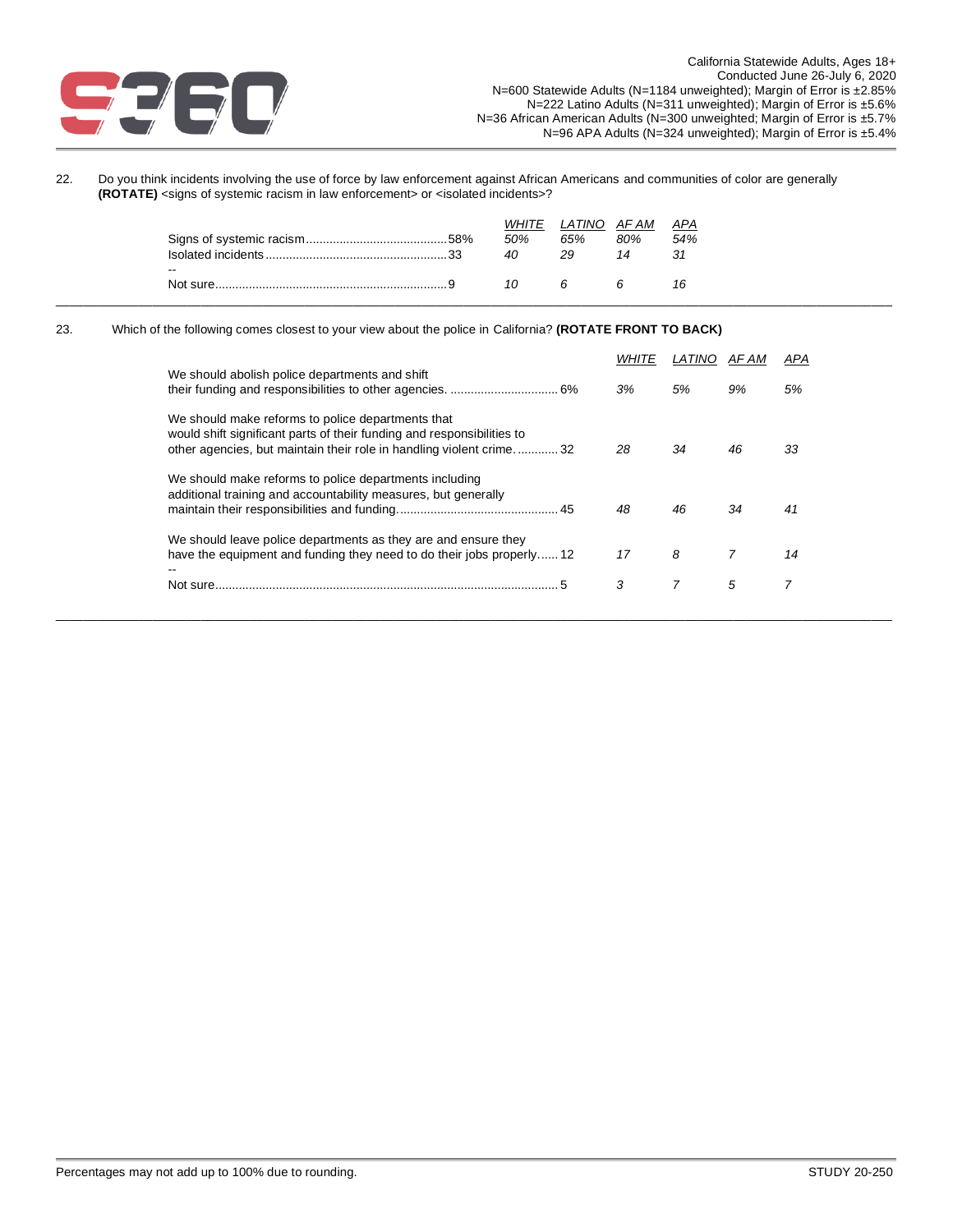

Please indicate whether you HAVE or HAVE NOT done each of the following in the past month, with regard to the protests occurring in many parts of the country. **(KEEP IN ORDER)**

|     | <b>DO NOT RANDOMIZE</b>                                               | Have      | Have<br><b>Not</b> | <b>Not</b><br><b>Sure</b> |
|-----|-----------------------------------------------------------------------|-----------|--------------------|---------------------------|
| 24. | Followed the news about George Floyd's death                          | 83%       | 14%                | <u>3%</u>                 |
|     | <b>WHITE</b>                                                          | 86        | 11                 | $\overline{4}$            |
|     | LATINO                                                                | 82        | 16                 | $\overline{2}$            |
|     | <b>AFRICAN AMERICAN</b>                                               | 90        | $\overline{7}$     | 3                         |
|     | <b>ASIAN PACIFIC ISLANDER</b>                                         | 79        | 17                 | $\overline{4}$            |
| 25. | Followed the news about protests                                      | 80        | <u>18</u>          | $\overline{2}$            |
|     | WHITE                                                                 | 84        | 14                 | $\overline{2}$            |
|     | LATINO                                                                | 79        | 19                 | 3                         |
|     | <b>AFRICAN AMERICAN</b>                                               | 81        | 16                 | $\sqrt{2}$                |
|     | <b>ASIAN PACIFIC ISLANDER</b>                                         | 80        | 18                 | $\sqrt{2}$                |
| 26. | Shared opinions on this topic on social media                         | 34        | 61                 | $\overline{5}$            |
|     | WHITE                                                                 | 34        | 62                 | $\overline{4}$            |
|     | LATINO                                                                | 35        | 59                 | 6                         |
|     | <b>AFRICAN AMERICAN</b>                                               | 46        | 47                 | 6                         |
|     | ASIAN PACIFIC ISLANDER                                                | 29        | 68                 | 3                         |
| 27. | Donated money to organizations fighting for racial and social justice | <u>19</u> | 78                 | $\overline{4}$            |
|     | <b>WHITE</b>                                                          | 19        | 78                 | 3                         |
|     | LATINO                                                                | 19        | 76                 | $\sqrt{5}$                |
|     | <b>AFRICAN AMERICAN</b>                                               | 24        | 71                 | $\sqrt{5}$                |
|     | <b>ASIAN PACIFIC ISLANDER</b>                                         | 19        | 77                 | $\overline{4}$            |
| 28. | Attended a protest or event in person                                 | 17        | <u>79</u>          | $\overline{4}$            |
|     | WHITE                                                                 | 17        | 79                 | $\overline{4}$            |
|     | LATINO                                                                | 18        | $77\,$             | $\sqrt{5}$                |
|     | <b>AFRICAN AMERICAN</b>                                               | 22        | 73                 | 5                         |
|     | ASIAN PACIFIC ISLANDER                                                | $10$      | 86                 | $\overline{4}$            |
|     |                                                                       |           |                    |                           |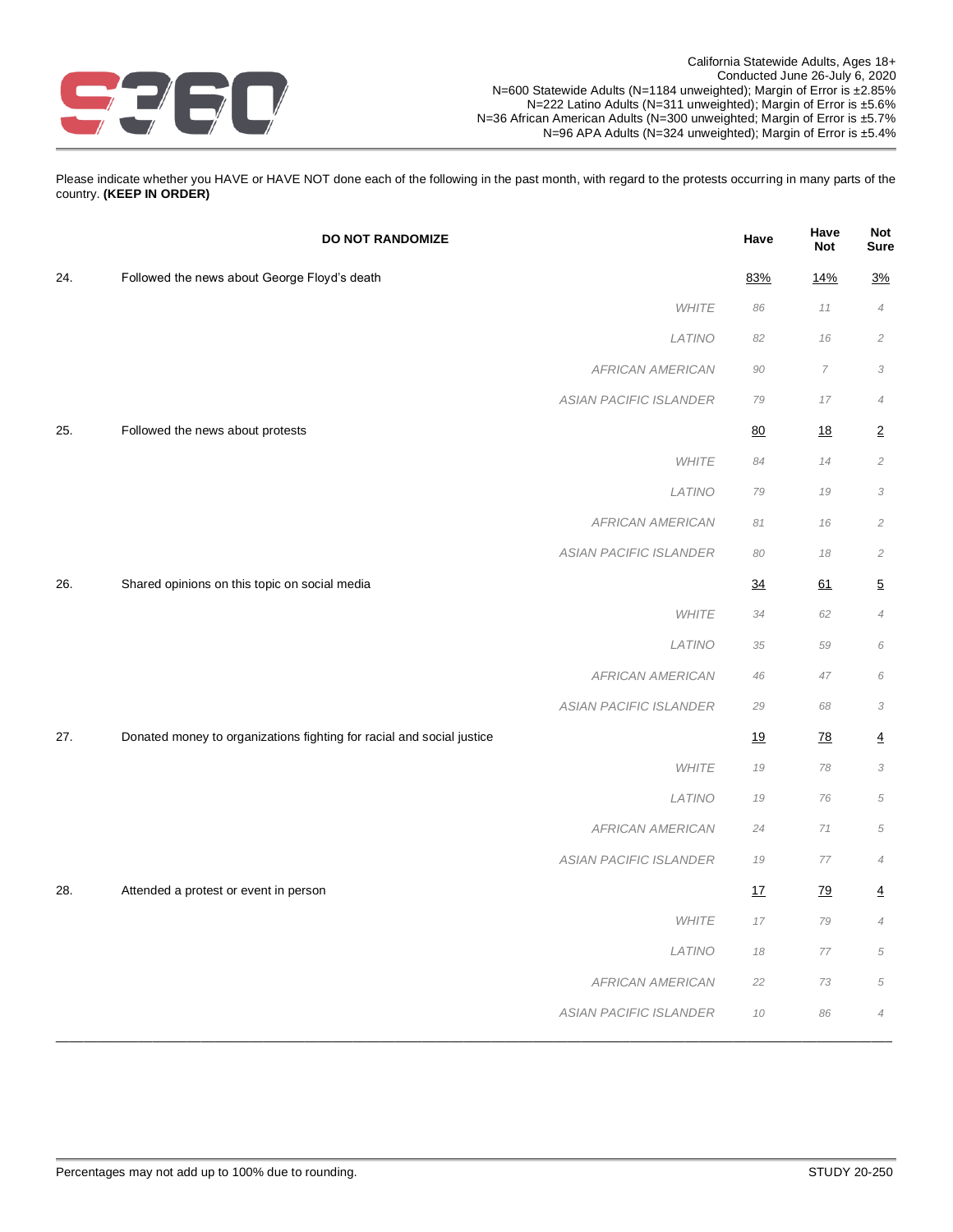

29. Below are a number of words people have used to describe the protests following Floyd's death that have occurred in many parts of the country. Please pick the TWO that best describe how you view these protests. **(SELECT TWO) (RANDOMIZE ALL)**

*MULTIPLE RESPONSES ACCEPTED; TOTAL DOES NOT ADD TO 100%*

|                 |     |     | AF AM | APA |
|-----------------|-----|-----|-------|-----|
| <b>POSITIVE</b> |     |     |       |     |
|                 | 31% | 31% | 42%   | 30% |
|                 | 29  | 36  | 31    | 31  |
|                 | 22  | 27  | 40    | 25  |
|                 | 9   | 15  | 21    | 8   |
|                 | 10  | 6   | 15    | 14  |
|                 |     |     |       |     |
| <b>NEGATIVE</b> |     |     |       |     |
|                 | 29  | 32  | 14    | 31  |
|                 | 30  | 26  | 17    | 28  |
|                 | 17  | 16  | 8     | 18  |
|                 | 19  | 8   | 9     |     |
|                 | 4   | 4   | 3     | 4   |
|                 |     |     |       |     |
|                 |     |     |       |     |
|                 |     |     |       |     |
|                 |     |     |       |     |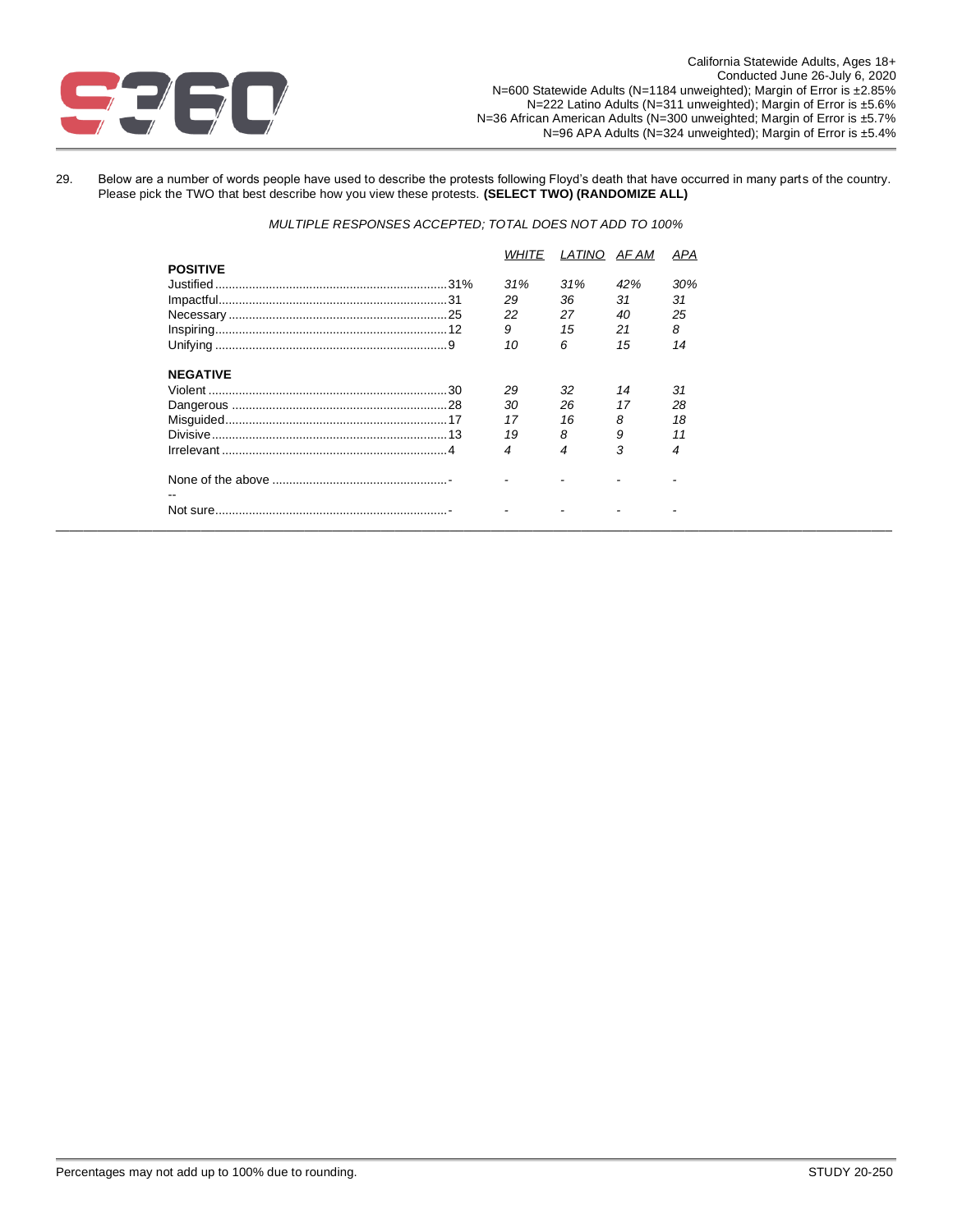

# Have the recent protests brought each of the following (ROTATE) <closer together> or <farther apart>?

|     | <b>RANDOMIZE</b>              | <b>CLOSER</b><br><b>TOGETHER</b> | <b>FARTHER</b><br><b>APART</b> | <b>Much</b><br>closer<br>together | Smwt<br>closer<br>together | Smwt<br>farther<br>apart | <b>Much</b><br>farther<br>apart | <b>Not</b><br><b>Sure</b> |
|-----|-------------------------------|----------------------------------|--------------------------------|-----------------------------------|----------------------------|--------------------------|---------------------------------|---------------------------|
| 30. | People in your neighborhood   | 46%                              | 18%                            | 12%                               | 34%                        | 13%                      | 6%                              | 36%                       |
|     | <b>WHITE</b>                  | 46%                              | 20%                            | 11                                | 35                         | 13                       | $\overline{7}$                  | 35                        |
|     | LATINO                        | 49%                              | 15%                            | 14                                | 35                         | 12                       | $\overline{4}$                  | 35                        |
|     | <b>AFRICAN AMERICAN</b>       | 52%                              | 16%                            | 19                                | 33                         | 11                       | 5                               | 32                        |
|     | <b>ASIAN PACIFIC ISLANDER</b> | 40%                              | 19%                            | $\mathcal G$                      | 31                         | 17                       | 3                               | 40                        |
| 31. | People in California          | 55%                              | 29%                            | 13                                | 42                         | 20                       | 9                               | 16                        |
|     | <b>WHITE</b>                  | 47%                              | 33%                            | 10                                | 37                         | 21                       | 12                              | 20                        |
|     | LATINO                        | 65%                              | 23%                            | 17                                | 48                         | 16                       | 8                               | 12                        |
|     | <b>AFRICAN AMERICAN</b>       | 65%                              | 23%                            | 23                                | 41                         | 16                       | $\overline{7}$                  | 13                        |
|     | ASIAN PACIFIC ISLANDER        | 53%                              | 26%                            | 6                                 | 47                         | 18                       | 8                               | 21                        |
| 32. | People in the United States   | 44%                              | 43%                            | 11                                | 32                         | 24                       | 19                              | 13                        |
|     | <b>WHITE</b>                  | 38%                              | 47%                            | $\mathcal G$                      | 29                         | 25                       | 21                              | 15                        |
|     | LATINO                        | 51%                              | 38%                            | 15                                | 36                         | 23                       | 16                              | 11                        |
|     | <b>AFRICAN AMERICAN</b>       | 59%                              | 28%                            | 19                                | 40                         | 18                       | 11                              | 13                        |
|     | <b>ASIAN PACIFIC ISLANDER</b> | 41%                              | 44%                            | 7                                 | 34                         | 28                       | 16                              | 15                        |
| 33. | People of different races     | 56%                              | 31%                            | 15                                | 42                         | 17                       | <u>14</u>                       | 13                        |
|     | <b>WHITE</b>                  | 48%                              | 38%                            | 11                                | 37                         | 19                       | 19                              | 14                        |
|     | LATINO                        | 68%                              | 22%                            | 21                                | 47                         | 13                       | $\mathcal G$                    | $10$                      |
|     | <b>AFRICAN AMERICAN</b>       | 63%                              | 23%                            | 22                                | 42                         | 15                       | 8                               | 13                        |
|     | <b>ASIAN PACIFIC ISLANDER</b> | 56%                              | 28%                            | $\mathcal G$                      | 47                         | 19                       | $\mathcal G$                    | 16                        |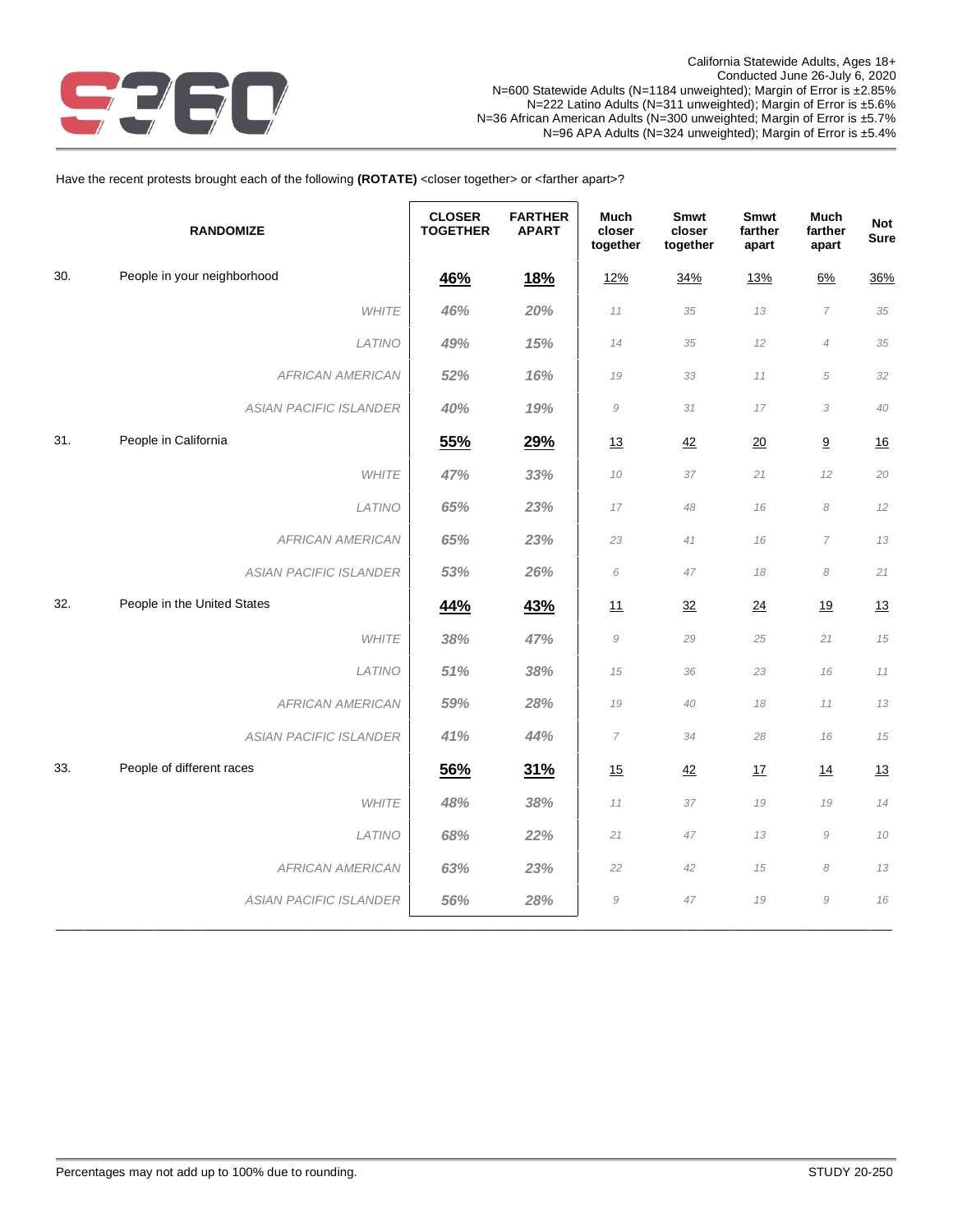

## **DEMOGRAPHICS**

These last few questions are for statistical purposes.<sup>2</sup>

| 34. | home?                                                                                 | In your home, do you only speak English, a mix of English and another language, or do you mostly speak a language other than English in your |
|-----|---------------------------------------------------------------------------------------|----------------------------------------------------------------------------------------------------------------------------------------------|
|     | Speak a mix of English and another language30<br>Speak a language other than English5 |                                                                                                                                              |
|     |                                                                                       |                                                                                                                                              |
| 35. | Are you currently living in the state of California?                                  |                                                                                                                                              |
|     |                                                                                       |                                                                                                                                              |
|     |                                                                                       |                                                                                                                                              |
| 36. | Are you at least 18 years old?                                                        |                                                                                                                                              |
|     |                                                                                       |                                                                                                                                              |
|     |                                                                                       |                                                                                                                                              |
| 37. | In what year were you born?                                                           |                                                                                                                                              |
|     |                                                                                       |                                                                                                                                              |
|     |                                                                                       |                                                                                                                                              |
|     |                                                                                       |                                                                                                                                              |
|     |                                                                                       |                                                                                                                                              |
| 38. |                                                                                       | In order to ensure our questions are relevant to you, please select the county in which you live. (CODE INTO REGIONS)                        |
|     |                                                                                       |                                                                                                                                              |
|     |                                                                                       |                                                                                                                                              |
|     |                                                                                       |                                                                                                                                              |
|     |                                                                                       |                                                                                                                                              |
|     |                                                                                       |                                                                                                                                              |
|     |                                                                                       |                                                                                                                                              |

39. How would you describe your gender?

| Male            | 50% |
|-----------------|-----|
| Female .        | .50 |
|                 |     |
| $\bigcirc$ ther |     |
| $- -$           |     |
|                 |     |
|                 |     |

Percentages may not add up to 100% due to rounding. The state of the state of the STUDY 20-250 STUDY 20-250

<sup>2</sup> Q.34-40 were asked at the beginning of the survey.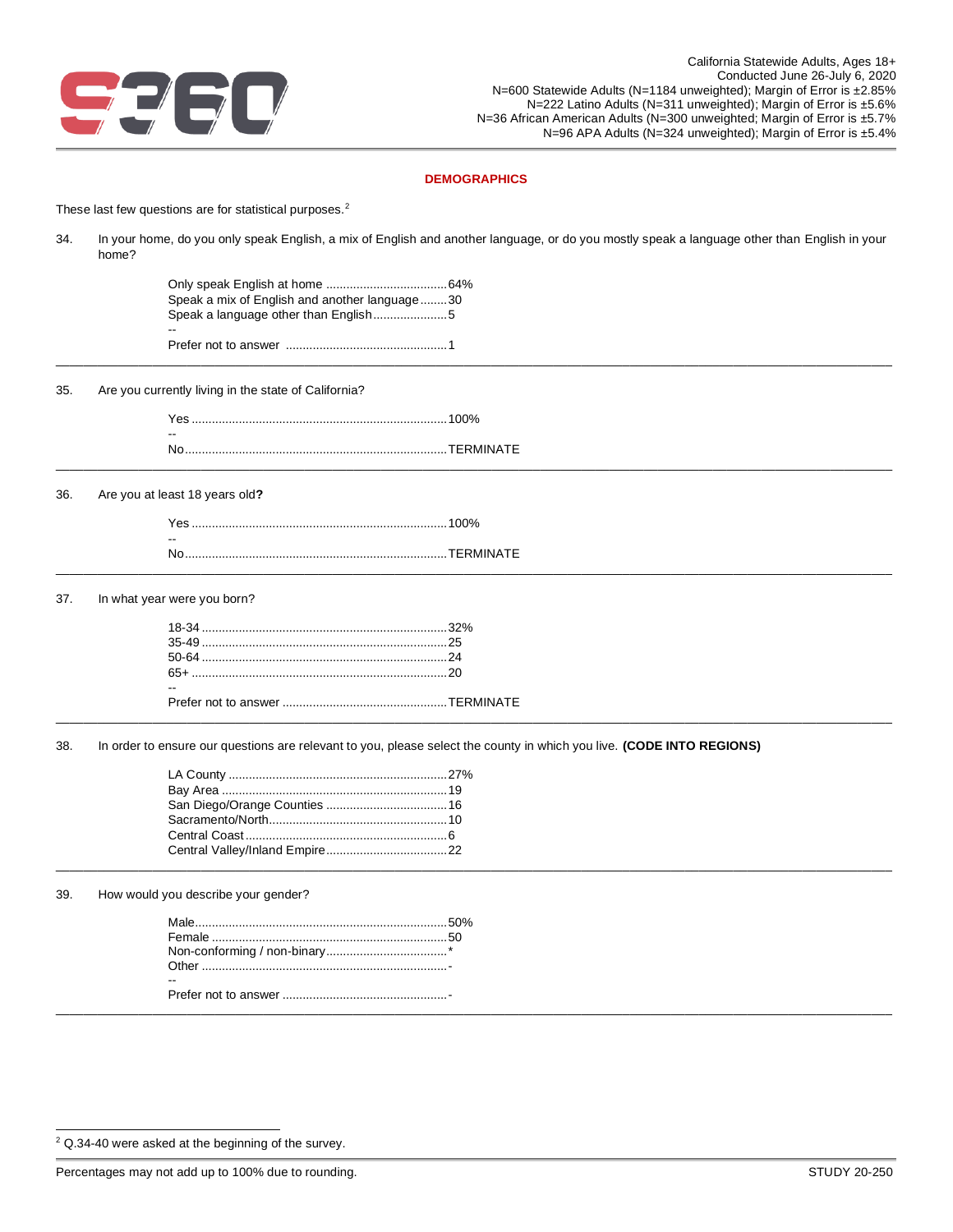

40. Which of the following best describes your race?

41. What is the highest level of education you have fully completed?

| Some college or associates degree43 |  |  |
|-------------------------------------|--|--|
|                                     |  |  |
|                                     |  |  |
| $- -$                               |  |  |
|                                     |  |  |
|                                     |  |  |

42. Regardless of how you might vote, in politics, as of today, which of the following best describes how you consider yourself?

\_\_\_\_\_\_\_\_\_\_\_\_\_\_\_\_\_\_\_\_\_\_\_\_\_\_\_\_\_\_\_\_\_\_\_\_\_\_\_\_\_\_\_\_\_\_\_\_\_\_\_\_\_\_\_\_\_\_\_\_\_\_\_\_\_\_\_\_\_\_\_\_\_\_\_\_\_\_\_\_\_\_\_\_\_\_\_\_\_\_\_\_\_\_\_\_\_\_\_\_\_\_\_\_\_\_\_\_\_\_\_\_\_\_\_\_\_\_\_\_\_

\_\_\_\_\_\_\_\_\_\_\_\_\_\_\_\_\_\_\_\_\_\_\_\_\_\_\_\_\_\_\_\_\_\_\_\_\_\_\_\_\_\_\_\_\_\_\_\_\_\_\_\_\_\_\_\_\_\_\_\_\_\_\_\_\_\_\_\_\_\_\_\_\_\_\_\_\_\_\_\_\_\_\_\_\_\_\_\_\_\_\_\_\_\_\_\_\_\_\_\_\_\_\_\_\_\_\_\_\_\_\_\_\_\_\_\_\_\_\_\_ 43. Thinking in political terms, would you say that you are **(ROTATE TOP TO BOTTOM, BOTTOM TO TOP)** Conservative, Moderate, or Liberal?

| $\overline{\phantom{m}}$ |
|--------------------------|
|                          |

44. Are you the parent or guardian of a child younger than 19?

| -- |  |
|----|--|
|    |  |